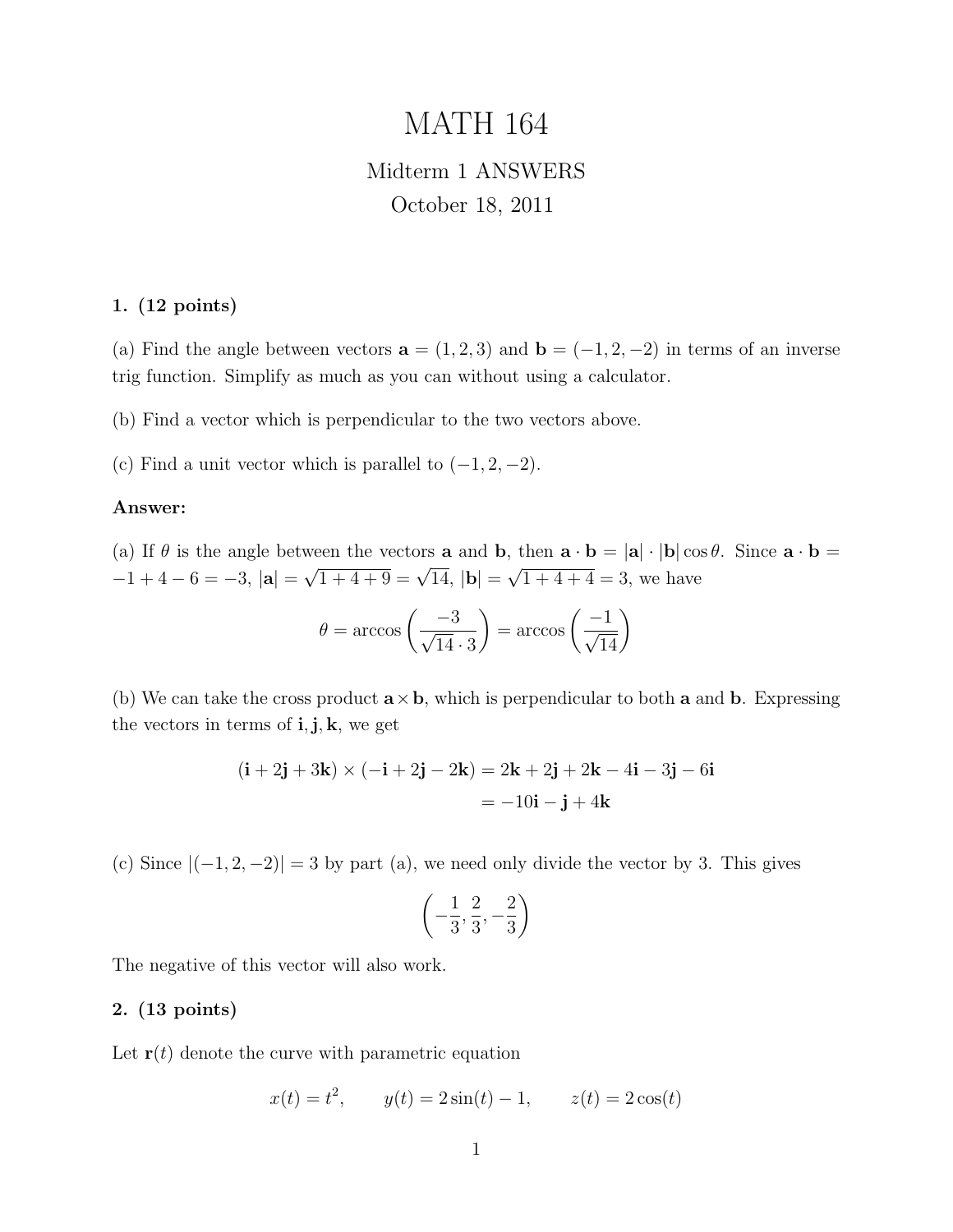- (a) Compute the velocity vector, the speed and the acceleration vector.
- (b) The curve  $\mathbf{r}(t)$  lies on a cylinder. Find the equation of that cylinder.

# Answer:

(a)

$$
\mathbf{v}(t) = (2t, 2\cos(t), -2\sin(t))
$$

$$
v(t) = ||\mathbf{v}(t)|| = 2\sqrt{t^2 + 1}
$$

$$
\mathbf{a}(t) = (2, -2\sin(t), -2\cos(t))
$$

(b) One can notice that  $(y(t) + 1)^2 + z(t)^2 = 4$ , so the equation of the cylinder is given by

$$
(y+1)^2 + z^2 = 4
$$
  $x \in \mathbb{R}$ .

This is a cylinder of radius 2, whose center line is parallel to the  $x$ -axis and intersecting the  $(y, z)$ -plane through the point  $(0, -1, 0)$ .

## 3. (13 points)

(a) Find an integral which gives the arc length of the curve between  $t = 0$  and  $t = 1$ . Do not solve the integral. √

$$
r(t) = (t^2 + 1, e^{t^2}, \sqrt{t})
$$

(b) Find the curvature  $\kappa(t)$  of the curve

$$
r(t) = (t^2 + 1, t^3, t)
$$

#### Answer:

(a) The formula is  $L = \int_a^b |r'(t)| dt$ . Therefore in our case,

$$
L = \int_0^1 \left[ (2t)^2 + (e^{t^2} 2t)^2 + \left( \frac{1}{2\sqrt{t}} \right)^2 \right]^{1/2} dt
$$
  
= 
$$
\int_0^1 \left[ 4t^2 + 4t^2 e^{2t^2} + \frac{1}{4t} \right]^{1/2} dt
$$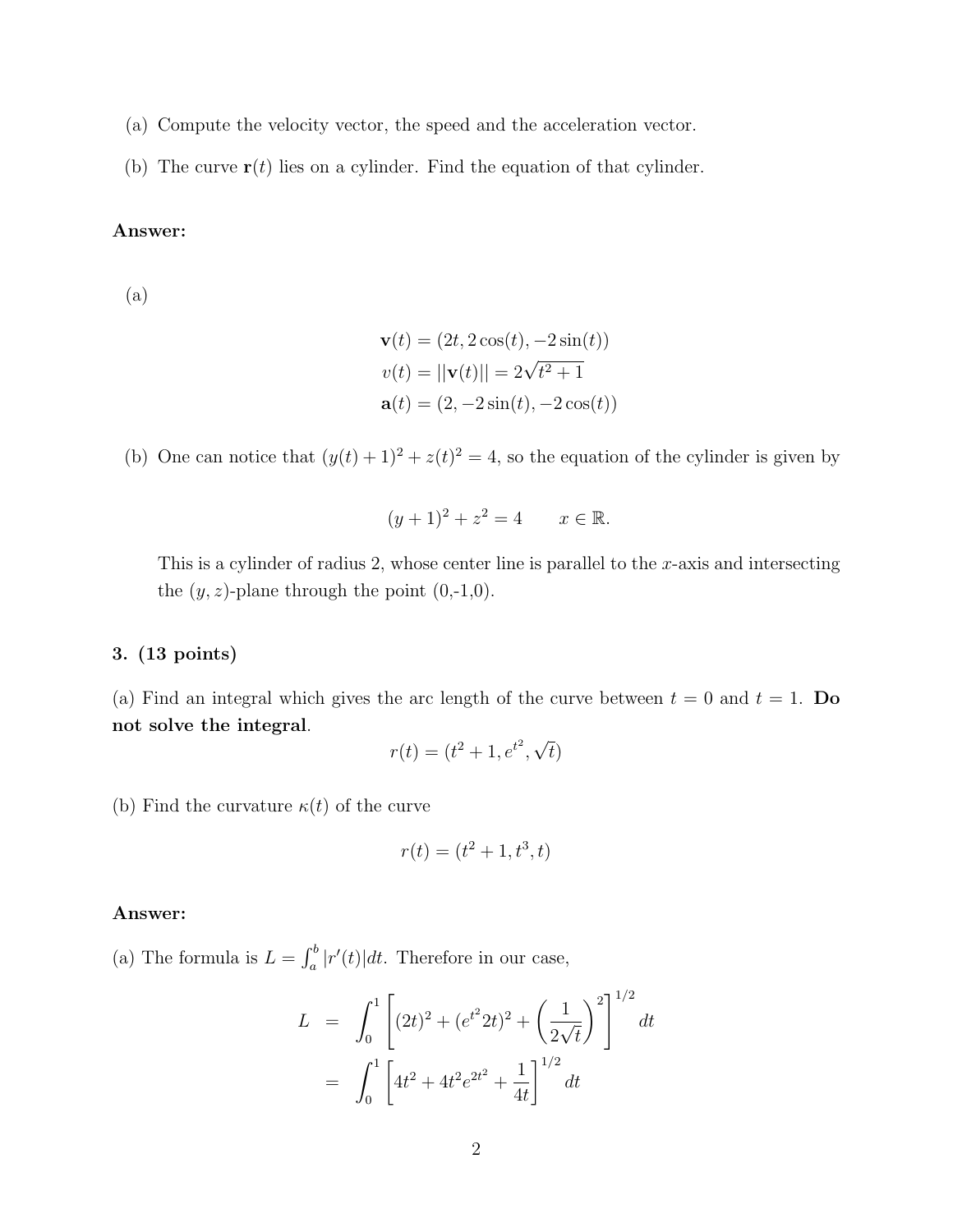(b) We use the formula

$$
\kappa(t) = \frac{|r'(t) \times r''(t)|}{|r'(t)|^3}
$$

Using  $\mathbf{i}, \mathbf{j}, \mathbf{k}$  notation, we have

$$
r'(t) = 2t\mathbf{i} + 3t^2\mathbf{j} + \mathbf{k}
$$
  

$$
r''(t) = 2\mathbf{i} + 6t\mathbf{j}
$$

Then

$$
|r'(t)| = [(2t)^2 + (3t^2)^2 + 1]^{1/2} = [9t^4 + 4t^2 + 1]^{1/2}
$$
  
\n
$$
r'(t) \times r''(t) = 12t^2 \mathbf{k} - 6t^2 \mathbf{k} + 2\mathbf{j} - 6t\mathbf{i} = -6t\mathbf{i} + 2\mathbf{j} + 6t^2 \mathbf{k}
$$
  
\n
$$
|r'(t) \times r''(t)| = [(-6t)^2 + 2^2 + (6t^2)^2]^{1/2} = [36t^4 + 36t^2 + 4]^{1/2} = 2[9t^4 + 9t^2 + 1]^{1/2}
$$

Finally,

$$
\kappa(t) = \frac{|r'(t) \times r''(t)|}{|r'(t)|^3} = \frac{2[9t^4 + 9t^2 + 1]^{1/2}}{[9t^4 + 4t^2 + 1]^{3/2}}
$$

#### 4. (13 points)

Consider the function

$$
f(x,y) = x^2 - 6x + y^2 - 2y + 10
$$

- (a) What type of quadric surface is the graph  $z = f(x, y)$ ?
- (b) Find an equation of the tangent plane to the graph when  $x = 5$  and  $y = -1$
- (c) Consider the function  $h : \mathbb{R}^2 \to \mathbb{R}$  defined as  $h(x, y) = \sqrt{4 ||\nabla f(x, y)||^2}$ . What is the domain of h ?

# Answer:

- (a) Since  $z = (x-3)^2 + (y-1)^2$  the graph has to be a circular paraboloid, with the axis in the z direction. Its tip lies in the  $(x, y)$ -plane, at the point  $(3,1,0)$ .
- (b) The equation of the tangent plan is given by

$$
z = f(5, -1) + f_x(5, -1)(x - 5) + f_y(5, -1)(y + 1)
$$

The partial derivatives are  $f_x(x, y) = 2x - 6$  and  $f_y(x, y) = 2y - 2$ , hence the equation of the tangent plane becomes:

$$
z = 8 + 4(x - 5) + (-4)(y + 1)
$$
 or  $4x - 4y - z = 16$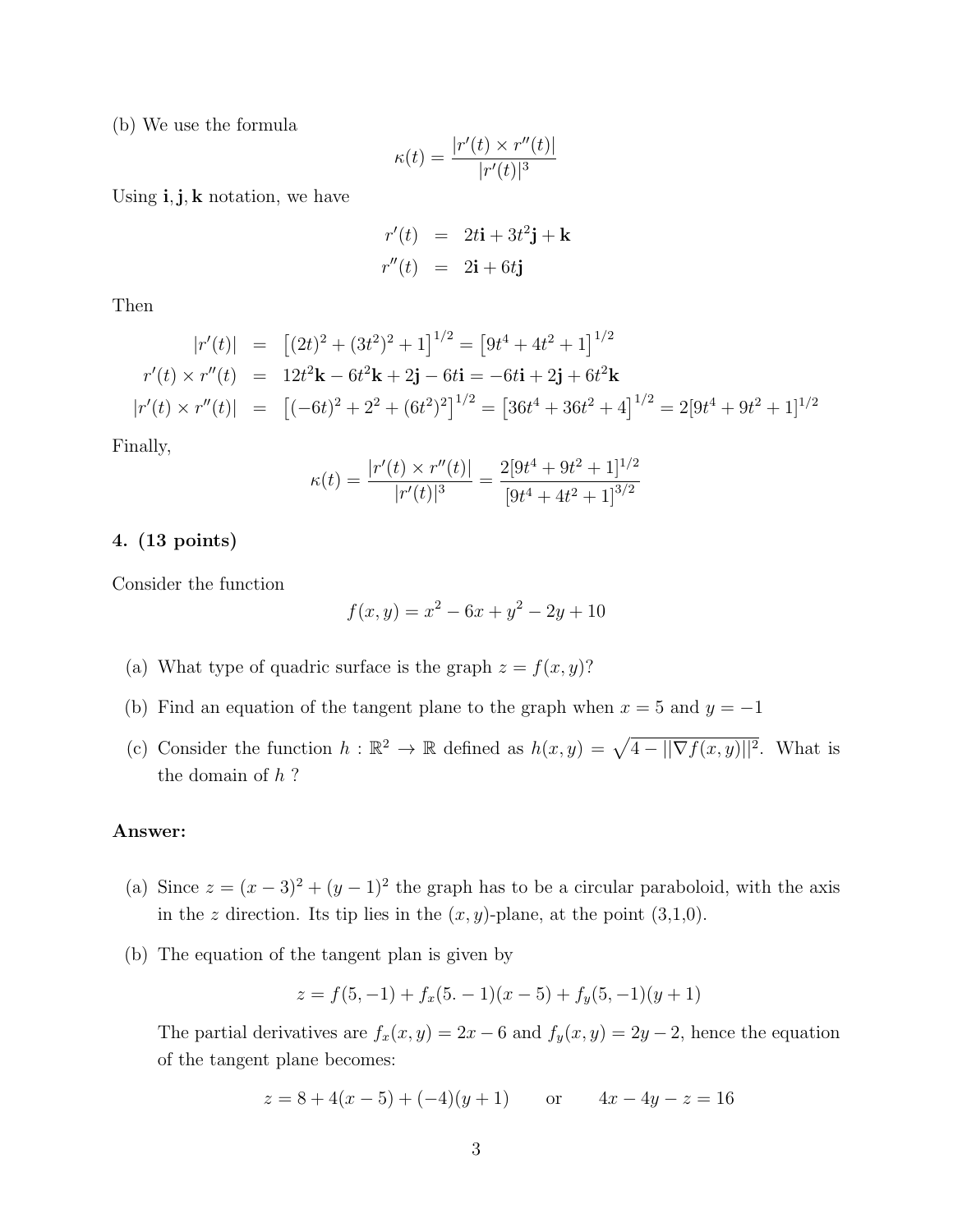(c)

$$
\nabla f(x, y) = (f_x, f_y) = (2x - 6, 2y - 2) \Longrightarrow h(x, y) = 2\sqrt{1 - (x - 3)^2 - (y - 1)^2}
$$

h can only be defined on a domain where the square root exists, so one must have that

$$
1 - (x - 3)^2 - (y - 1)^2 \ge 0.
$$

This gives

$$
(x-3)^2 + (y-1)^2 \le 1,
$$

so the domain is the closed disk, centered at  $(3, 1)$ , i.e.

$$
\mathcal{D} = \{(x, y) \in \mathbb{R}^2 | (x - 3)^2 + (y - 1)^2 \le 1 \}.
$$

# 5. (13 points)

One of the following functions has a limit as  $(x, y) \rightarrow (0, 0)$ . Find the limit if it exists, or state that it doesn't exist. In either case, you must explain your reasoning to get full credit.

(a)

$$
f(x,y) = \frac{x^2y}{x^4 + y^6}
$$

(b)

$$
f(x,y) = \frac{x^4 + y^5}{x^2 + y^4}
$$

## Answer:

(a) The limit does not exist. If we let  $x = y$  then

$$
\frac{x^2y}{x^4 + y^6} = \frac{y^3}{y^4 + y^6} = \frac{1}{y + y^3}
$$

and the denominator tends to 0 while the numerator is fixed.

(b) The limit exists, and equals 0. We can break up the fraction as follows,

$$
\frac{x^4 + y^5}{x^2 + y^3} = \frac{x^4}{x^2 + y^4} + \frac{y^5}{x^2 + y^4}
$$

We have

$$
\left|\frac{x^4}{x^2 + y^4}\right| \le \left|\frac{x^4}{x^2}\right| = |x^2|
$$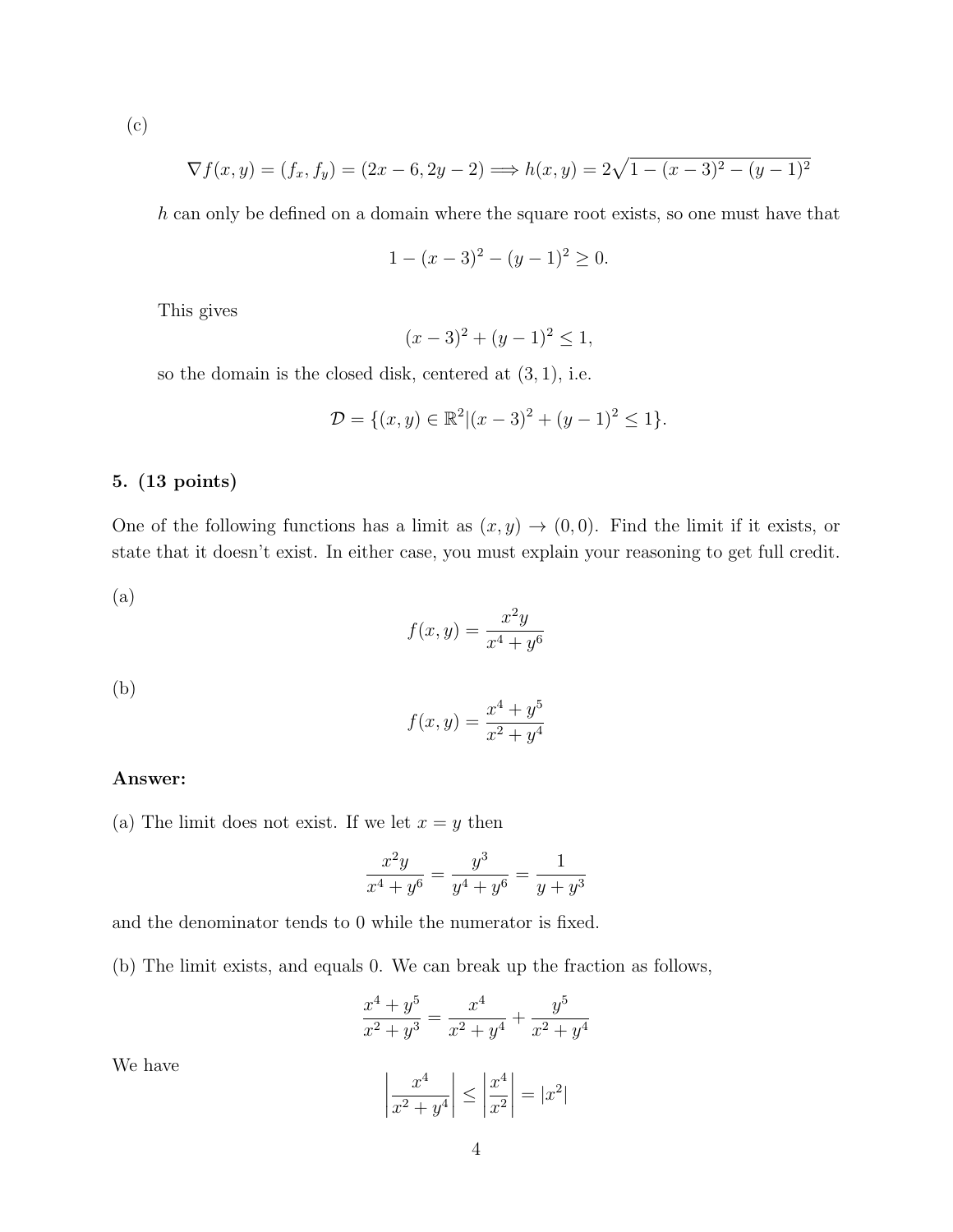which tends to 0 as  $x \to 0$ . For the second term, we have

$$
\left|\frac{y^5}{x^2+y^4}\right| \le \left|\frac{y^5}{y^4}\right| = |y|
$$

which tends to 0 as  $y \to 0$ .

# 6. (12 points)

- (a) Find  $\mathbf{r}(t)$  if  $\mathbf{r}'(t) = t\mathbf{i} + e^t\mathbf{j} + te^t\mathbf{k}$  and  $\mathbf{r}(0) = \mathbf{i} + \mathbf{j} + \mathbf{k}$ .
- (b) If  $\mathbf{r}(t) = (e^{2t}, e^{-2t}, te^{2t})$  find  $\mathbf{r}'(t)$  and  $\mathbf{r}'(t) \cdot \mathbf{r}''(t)$ .

# Answer:

(a)

$$
\mathbf{r}(t) = \int \mathbf{r}'(t) dt = \int (t\mathbf{i} + e^t \mathbf{j} + te^t \mathbf{k}) ds
$$

$$
= \frac{t^2}{2}\mathbf{i} + e^t \mathbf{j} + (te^t - e^t)\mathbf{k} + \mathbf{C}
$$

But  $\mathbf{r}(0) = \mathbf{i} + \mathbf{j} + \mathbf{k}$ , which means that  $\mathbf{C} = \mathbf{i} + 2\mathbf{k}$ . So the curve is:  ${\bf r}(t)=\left(\frac{t^2}{2}+1\right){\bf i}+e^t{\bf j}+(te^t-e^t+2)\,{\bf k}.$ (b)

$$
\mathbf{r}(t) = (e^{2t}, e^{-2t}, te^{2t})
$$
  
\n
$$
\mathbf{r}'(t) = (2e^{2t}, -2e^{-2t}, e^{2t} + 2te^{2t})
$$
  
\n
$$
\mathbf{r}''(t) = (4e^{2t}, 4e^{-2t}, 4e^{2t} + 4te^{2t})
$$
  
\n
$$
\mathbf{r}'(t) \cdot \mathbf{r}''(t) = 8e^{4t} - 8e^{-4t} + 4e^{4t} + 12te^{4t} + 8t^2e^{4t}
$$
  
\n
$$
= 12e^{4t} - 8e^{-4t} + 12te^{4t} + 8t^2e^{4t}
$$

# 7. (12 points)

Suppose that  $\frac{\partial f}{\partial x}(1,2) = 3$  and  $\frac{\partial f}{\partial y}(1,2) = -4$ . If  $r(t) = (2t^2 - t, -6t + 2)$ , find  $\frac{df(r(t))}{dt}$  at  $t = 1$ .

# Answer:

The chain rule for functions of several variables states that

$$
\frac{df(r(t))}{dt} = \nabla f(r(t)) \cdot r'(t)
$$